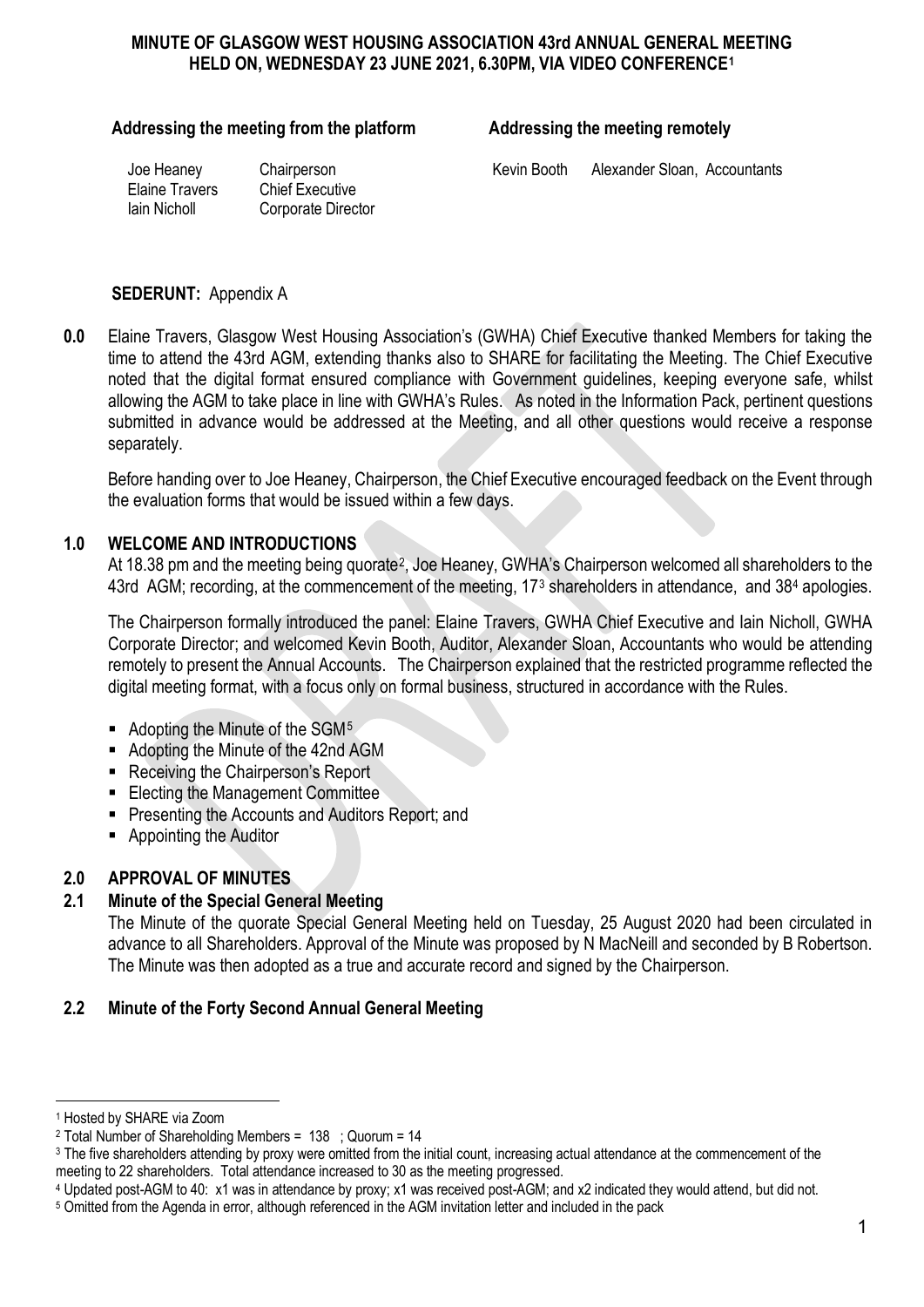The Minute of the quorate Annual General Meeting held on Tuesday, 25 August 2020 had been circulated in advance to all Shareholders. Approval of the Minute was proposed by S Mosedale and seconded by A Ali. The Minute was then adopted as a true and accurate record and signed by the Chairperson.

### **3.0 CHAIRPERSON'S REPORT**

The Chairperson opened with a reflection on 2020/21, noting a year of mixed emotions, marred by great sadness at the lives lost to covid-19, and yet also a year of inspiration and innovation. Summarising from P1 of the Annual Report, the Chairperson then noted the following key points:

- 1. Resources were targeted in the last year toward delivering tailored services to meet the evolving landscape, and toward supporting the most vulnerable in our community. Funding of £5,300 from the GWHA Community Fund replaced the traditional Cash for Kids donation; and £80,000 in funding gratefully received from the Wellbeing Fund and the Communities Recovery Fund helped support an enhanced welfare benefits service at GWHA, and a range of local community initiatives including food bank donations, furniture provisions, and phone and fuel top-ups.
- 2. Our office premises have remained closed for the most part, in line with Government advice, although our Officers have maintained regular contact with our most vulnerable households, offering advice, support and assistance; and more than 400 wellbeing calls were made to our older tenants. Up to date information has been provided through newsletters, website and social media channels, and in a series of bespoke leaflets; and many tenants and residents have attended our online Conferences and Consultative forums.
- 3. Rent affordability is of critical importance in these unprecedented times, and whilst the Management Committee were encouraged that GWHA rents are affordable for all GWHA households, Members were nonetheless concerned at the unpredictability of the economy; and, after listening carefully to tenant feedback, agreed to moderate the rent increase for 2021/22 from the proposed average 1.97% to 1.5%; to be delivered through Year 2 of the Rent Restructuring Programme.

Noting that the prompt payment of rent is essential for our service delivery, the Chairperson then urged anyone who may be struggling financially to seek urgent assistance from our Tenancy Services Team, reporting that early intervention optimises the chances for tenancy sustainment, and that tenancy recovery action will always be a last resort.

- 4. In asset management services, the focus has been predominately on emergency repairs and tenant and resident safety; with wider investment restricted primarily to works in empty void properties. By the end of March 2021, 60% of GWHA homes achieved the Scottish Housing Quality Standard (SHQS), with the dip in performance from the previous year due primarily to the integration of energy efficiency criteria to the SHQS assessment, and to unforeseen issues with the glazed curtain walling system at St Vincent Terrace, the latter of which is now the subject of a substantial remedial works programme.
- 5. There was positive news to report with the development projects: Dover Street is on site; planning permission has been obtained for the Burnbank House project; and Corunna Street planning application is back on track. Combined, these projects will provide around 90 much needed homes for social rent.

The Chairperson progressed to acknowledge the incredibly important role of the Management Committee in leading the organisation, in setting strategic direction, and in ensuring robust governance and compliance with the many statutory and regulatory requirements. In this context the Chairperson referenced the transition to online digital meetings facilitating continuity in decision-making, with examples including the adoption of New Rules based on the SFHA Charitable Model Rules (Scotland) 2020 at the SGM last year; as well as the strong levels of assurance obtained in independent audits of our H&S and procurement processes; and in compliance with the Scottish Social Housing Charter and Freedom of Information. The very successful online Committee Training Forum was also acknowledged, with CTF Members now standing for election to the Management Committee and helping to ensure ongoing robust governance and succession planning.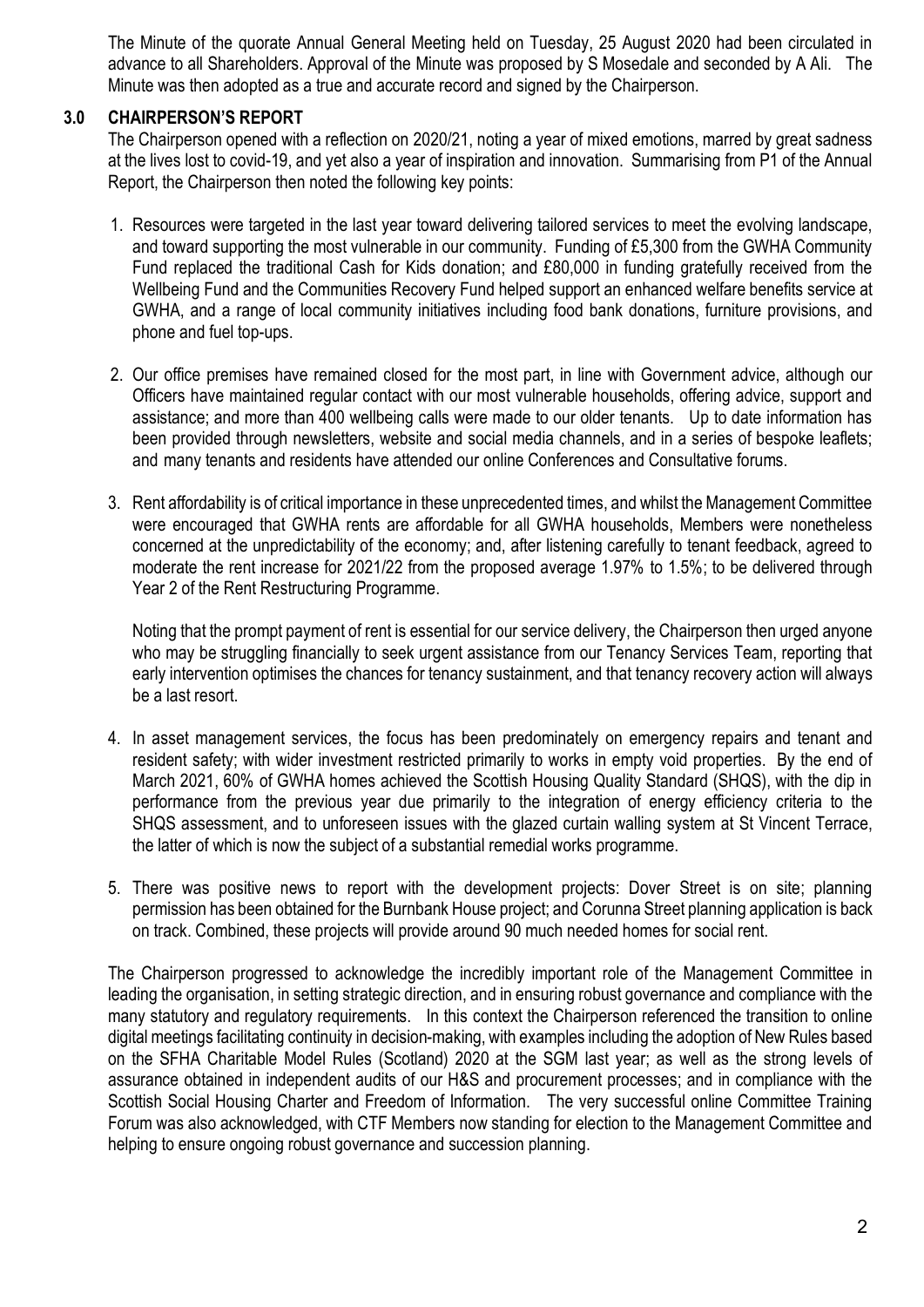On a lower note, the Chairperson reported disappointment when the Association's regulatory status for 2021/22 was set to "compliant (under review)" although he assured the membership that the Association was fully engaging with the Scottish Housing Regulator to provide the necessary levels of assurance around our management of the H&S risks at St Vincent Terrace and our associated governance arrangements.

In closing, fellow Committee Members were thanked for their unwavering commitment and support through the highs, and the lows of the year past. The Chairperson also formally recorded immense gratitude to Jim Michael who sadly passed away last year, making comment that Jim would have been at the forefront in supporting our community in these challenging times, and that his legacy as a founding member of GWHA, and as a stalwart of the housing association movement, would live on in our Jim Michael Community Award.

The report concluded with the Chairperson extending best wishes to Anne Allan (Corporate Director) who retired during the year; offered thanks to all GWHA staff for keeping the wheels of industry in motion; and thanked all members attending the virtual AGM, and those who had participated in our events throughout the year, or had taken the time to contact us with feedback. The Chairperson noted that our challenges were most likely not over yet, and that our partnership will ensure we continually learn, improve, and build on the high standards of service rightly expected.

#### **4.0 ELECTION OF THE MANAGEMENT COMMITTEE 2021/22**

The Chairperson handed over to Elaine Travers, Chief Executive to introduce Members standing for election to the Management Committee and those who were continuing service.

In accordance with rule 39.2, one third of current Committee Members stood down immediately before the AGM. The three Committee Members standing down and seeking re-election were: Joe Heaney, Joginder Makar and Yushin Toda. There were no casual vacancies, co-optees or directly appointed Members.

The six members continuing service on the Management Committee were confirmed as: Anila Ali; Anne Campbell, Issi Gracie; Nina MacNeill; Susan Mosedale and Billy Robertson.

For the six vacancies on the Management Committee, seven nominations were received as per Rule 40.2 and this prompted an election. The results of the election, which took place electronically, in advance of the AGM, were then announced. Of the 29 votes cast $6:$ 

| Nominee            | % of Votes Cast |
|--------------------|-----------------|
| Nicola Adams       | 86%             |
| <b>Steve Bruce</b> | 66%             |
| Joseph Heaney      | 86%             |
| Karola Jehodek     | 34%             |
| Joginder Makar     | 83%             |
| Amy Robertson      | 79%             |
| <b>Yushin Toda</b> | ጸፍ%             |

With the lowest percentage of votes Karola Jehodek was not elected to the Management Committee; and Elaine Travers offered thanks to Karola for all her contributions at the Committee Training Forum.

The Management Committee for 2021/22 was then confirmed as: Nicola Adams, Anila Ali, Steve Bruce, Anne Campbell, Issi Gracie, Joe Heaney, Nina MacNeill, Joginder Makar, Susan Mosedale, Amy Robertson, Billy Robertson and Yushin Toda.

The Chief Executive thanked all the Nominees for their interest, noting that the Association now had a full complement of Members. Anyone interested in finding out more about joining the Management Committee was then encouraged to contact the office before the Chief Executive handed back to the Chairperson.

-

<span id="page-2-0"></span><sup>6</sup> 24 by Members and 5 by proxy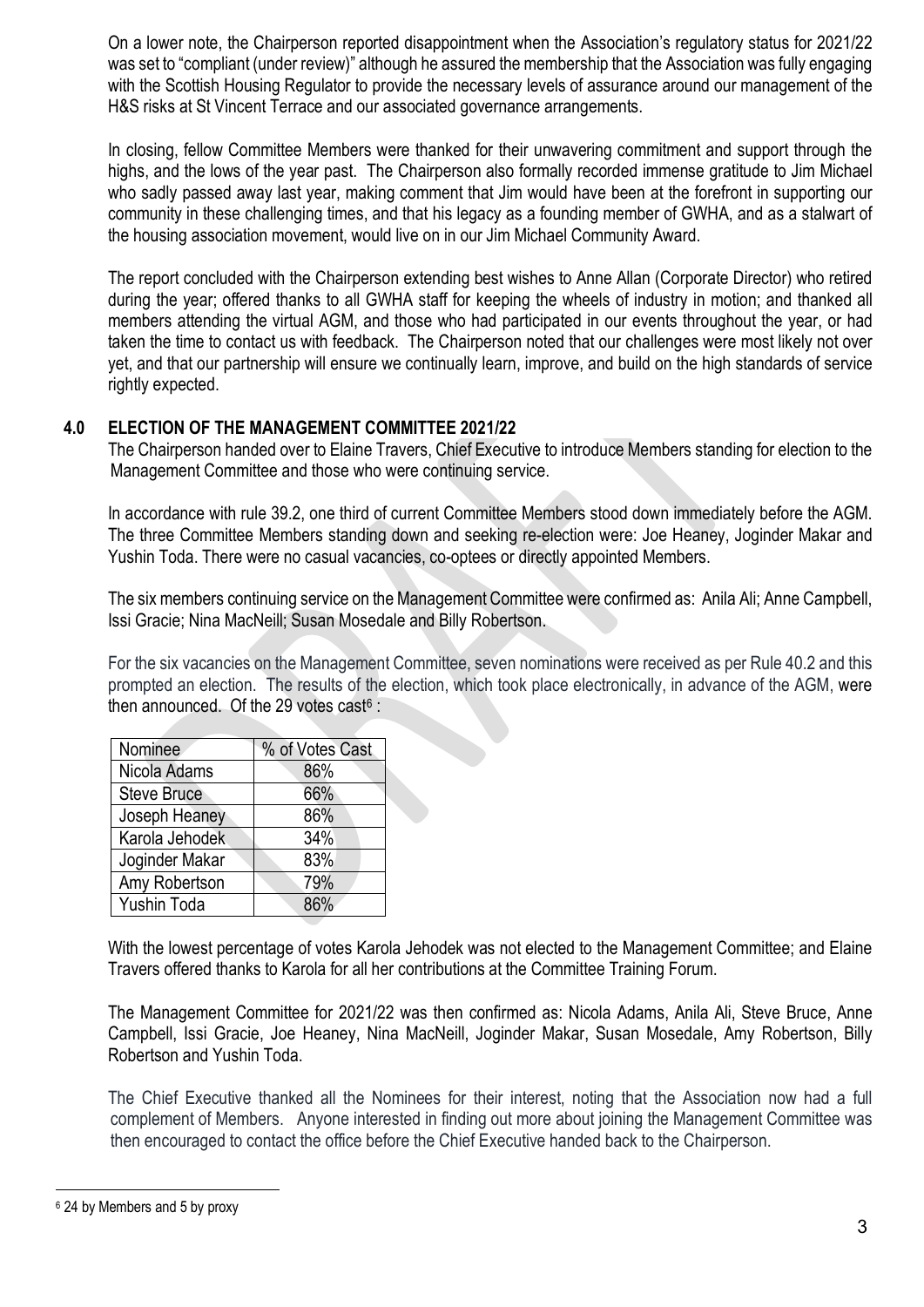## **5.0 RECEIVE THE AUDITED ACCOUNTS FOR THE YEAR ENDED 31 MARCH 2021**

The Chairperson confirmed that in accordance with the Rules, the Annual Accounts had been approved at GWHA's Management Committee Meeting 15/06/21; and were presented to the meeting. He introduced Kevin Booth of Alexander Sloan, Accountants and advised that questions received in relation to the accounts would be addressed after the presentation:

With the aid of powerpoint slides, and directing Members to their copies of the accounts, Kevin Booth highlighted key points, including:

Income: Principal income is from rents £6.7m (80.2%) increased by 2.3% on the previous year. Grants released from deferred income £912,000 (10.8%)

Expenditure: Principal costs are attributed to managing and maintaining properties: management £2.5m. Depreciation just under £1.13m and maintenance costs £793k which represents a 12.9% decrease from last year as a result of the restrictions imposed due to the pandemic.

Total Revenue for the year was £8m. Operating Costs amounted to £5.6m, down from previous years, resulting in an operating surplus of £2.5m. The overall surplus for the year, after adjusting for interest received/paid and gain on sale was £2.9m. Non cash adjustments for pension scheme £800,000. Total comprehensive income £2.1 m.

Balance sheet: A very healthy position, a strong balance sheet and financially very sound. Net value of housing properties £37m; Net current Assets £27.5m. Pension deficit of £661k, grants £26 m.

Kevin Booth then referred to the principal Auditors report, confirming the auditors are satisfied that:

- 1. the accounts give a true and fair view
- 2. the accounts are prepared in accordance with relevant rules and regulations
- 3. proper books and records are kept by the Association
- 4. satisfactory system of controls and procedures
- 5. unqualified audit opinion

Members were reminded that GWHA's finance team prepare the accounts, and the auditor's job is to audit them. Kevin was pleased to present an unqualified audit report and clean management letter confirming everything is in order, proper books and records are kept and efficient systems of financial and internal control are in place.

The Chairperson thanked Kevin for his presentation of the accounts and handed over to Iain Nicholl, Corporate Director to present the questions received about the accounts.

- **Q1** How many staff were furloughed from GWHA/GWEN during covid-19?
- A1 Members were advised that 16 Concierge staff were on furlough on a rotational basis between March and July 2020; during which time a reduced service was delivered. At the same time a 3<sup>rd</sup> Party Guard service was introduced at the St Vincent Terrace and Blythswood Court sites to provide 7pm to 7am night time security Friday / Saturday / Sunday each week. Five office staff members were on furlough between April and June 2020 where all job roles were associated with disrupted services. A further one concierge staff member was placed on furlough between January – May 2021.
- **Q2** Advise of service charges to tenants this year for services that were not provided?
- A2 For Common Cleaning services a total of 822 tenanted properties were affected; and for Environmental services a total of 1107 tenanted properties were affected. Works ceased completely in the period April – June 2020, with catch up works carried out during July – September 2020.

Any over collection of service charges is offset in the following year's calculation: some service charges for 2021/22 are negative as the over collection in the prior year was more than the cost to provide the service for the following year.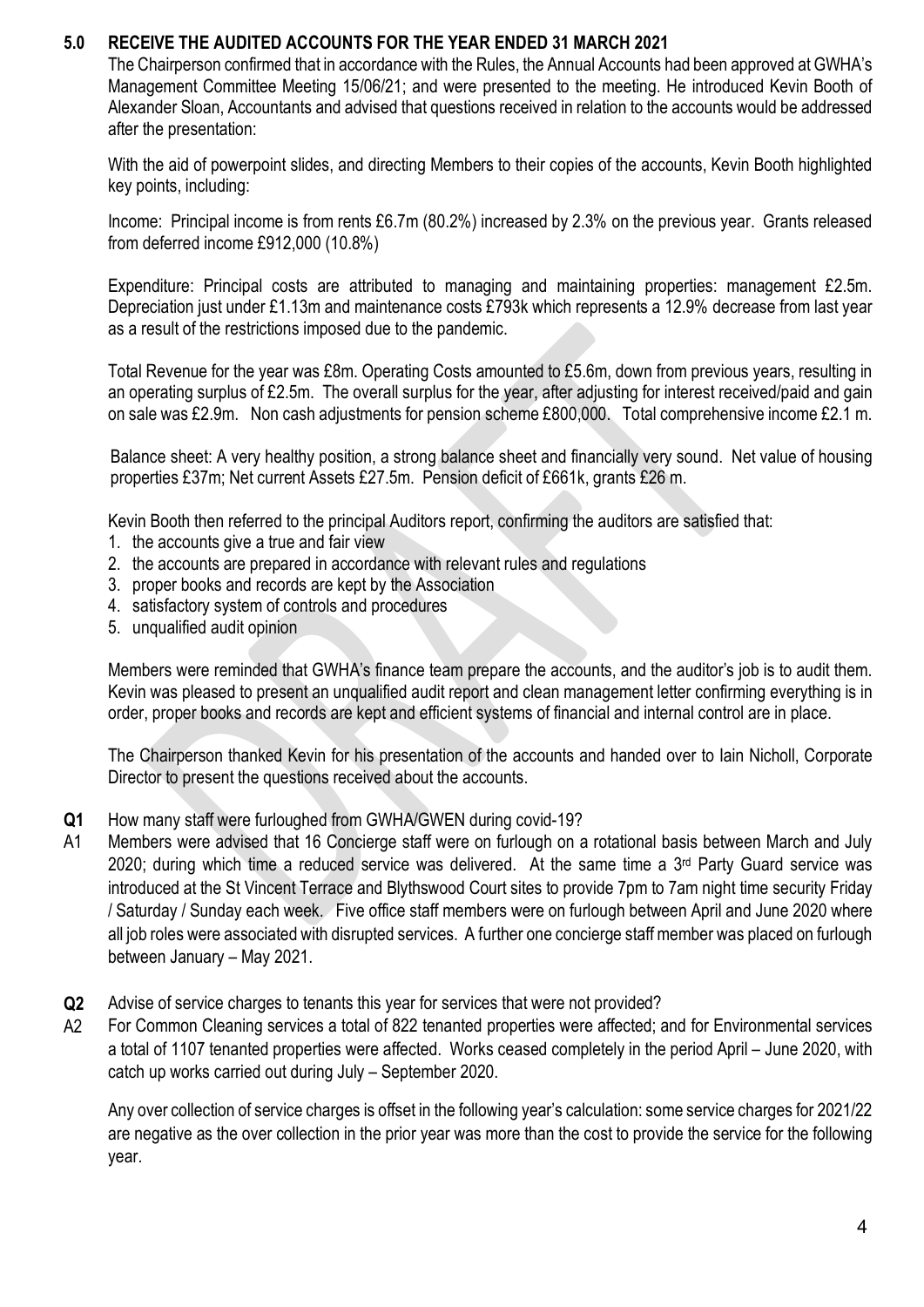The response to this question was expanded to note core service delivery impacted by covid as follows (none of which was chargeable as service charges):

1. An emergency only repairs service was in place from the onset of the covid-19 pandemic until 06/08/20. A full reactive repairs service resumed temporarily from 06/08/2020 – 22/12/20, during which time a backlog of outstanding non-urgent repairs were addressed.

The Emergency only repairs service was again in place from 23/12/20 in response to emerging covid-19 restrictions, before the full reactive repairs service resumed from 26/04/21.

- 2. Property lettings were suspended from 17/03/20, resuming on 06/05/20.
- 3. Office premises were closed between 17/03/20 and 15/07/20, with some delay in attending to postal mail.

All other GWHA services were delivered remotely with staff moving to home working in line with Scottish Government guidance. All service impacts were communicated on the association's website and via social media channels.

The Chairperson thanked Kevin Booth and his team; and Iain Nicholl and his team for their industrious efforts; delivering an efficient turnaround of the accounts, within a very tight timescale.

## **6.0 APPOINTMENT OF AUDITORS FOR 2021/22**

The Chairperson invited a formal proposal to reappoint Alexander Sloan & Company. This proposal was moved by Susan Mosedale and seconded by Anila Ali.

# **7.0 CLOSE**

In closing the Chairperson again extended his thanks to Members present for taking the time to attend the meeting: tenants who have contributed to consultative forums over the year and the voluntary Management Committee and staff members for their good work throughout the year.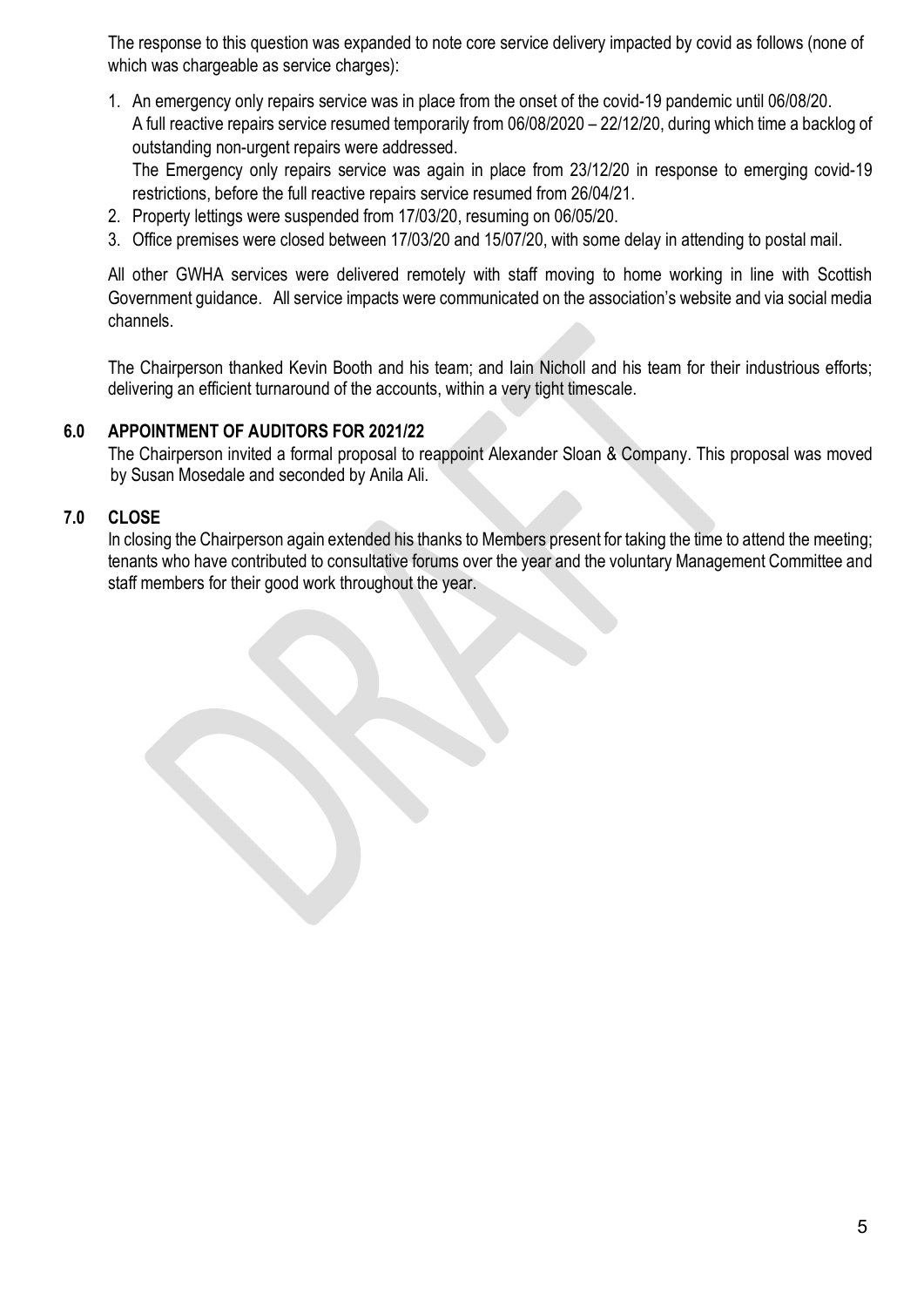# **GWHA ANNUAL GENERAL MEETING TUESDAY 23/06/21 APPENDIX A**

|              | <b>SEDERUNT</b> |     |                         |   | <b>OBSERVERS</b> |
|--------------|-----------------|-----|-------------------------|---|------------------|
| N            | Adams           | 995 |                         |   |                  |
| A            | Ali             | 987 |                         | S | Cairney          |
| H            | Ashton          | 968 |                         |   |                  |
| J            | <b>Brock</b>    | 601 |                         |   | Total 1          |
| S            | <b>Bruce</b>    | 994 |                         |   |                  |
| А            | Campbell        | 980 |                         |   |                  |
| P            | Chunda          | 966 |                         |   |                  |
| Κ            | Foley           | 271 | (by proxy) <sup>7</sup> |   |                  |
| $\mathsf{I}$ | Gracie          | 984 |                         |   |                  |
| J            | Heaney          | 927 |                         |   |                  |
| Κ            | Jehodek         | 990 |                         |   |                  |
| M            | Karim           | 991 |                         |   |                  |
| D            | <b>MacNeill</b> | 941 |                         |   |                  |
| S            | Majumdar        | 786 | (by proxy) $8$          |   |                  |
| J            | Makar           | 453 |                         |   |                  |
| A            | <b>McCourt</b>  | 620 |                         |   |                  |
| S            | McMahon         | 946 |                         |   |                  |
| Κ            | Mcminigal       | 979 |                         |   |                  |
| S            | Mosedale        | 936 |                         |   |                  |
| F            | Nakabachi       | 815 |                         |   |                  |
| A            | Robertson       | 996 |                         |   |                  |
| W            | Robertson       | 988 |                         |   |                  |
| M            | Semple          | 644 |                         |   |                  |
| J            | Sim             | 686 |                         |   |                  |
| A            | Simpson         | 480 | (by proxy) $9$          |   |                  |
| H            | Simpson         | 479 | (by proxy)9             |   |                  |
| D            | Symon           | 521 | (by proxy)9             |   |                  |
| Υ            | Toda            | 789 |                         |   |                  |
| M            | Wadsworth       | 189 |                         |   |                  |
| D            | Zapala          | 933 |                         |   |                  |
|              |                 |     |                         |   |                  |
|              | <b>TOTAL</b>    | 30  |                         |   |                  |
|              |                 |     |                         |   |                  |

<span id="page-5-2"></span><span id="page-5-1"></span><span id="page-5-0"></span><sup>9</sup> S Mosedale